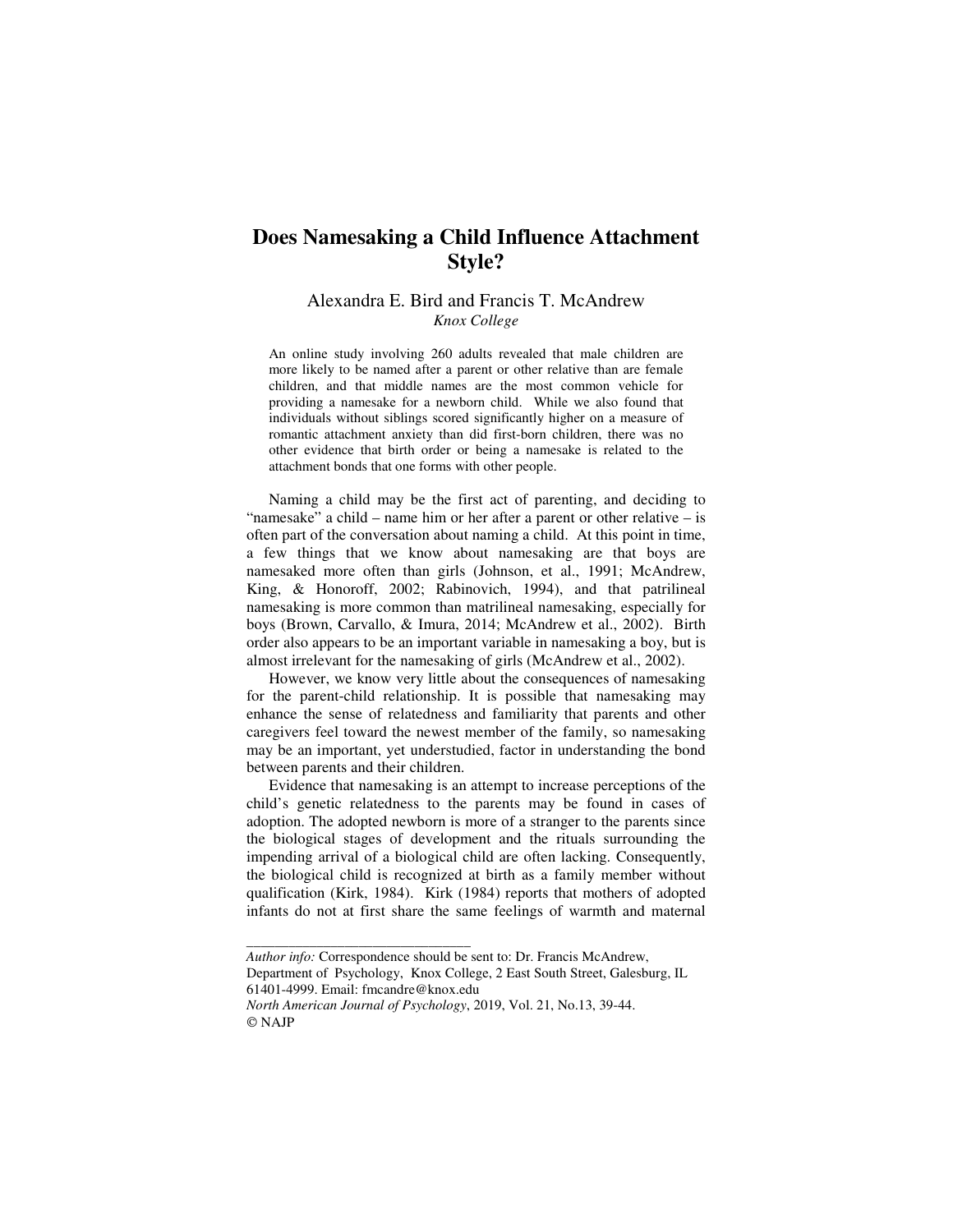closeness reported by biological mothers. The naming of nonbiological children after a parent or other relative may be a means of inducing others to treat the child as if it were in fact one's own genetic kin; this, in turn, would reinforce and facilitate the parents' own parenting behaviors. Hence, the naming of the adopted child may take on special significance in reassuring both the child and the child's new relatives that there are no important differences between the child and his or her "kin." On the other hand, the importance of the child's given name decreases when genetic kinship is assured.

Johnson, McAndrew, and Harris (1991) confirmed that adopted children are in fact more likely to be namesaked than nonadopted children and that they were more likely to be given both a first name and a middle name in honor of a relative. They also found that in biological families, but not in adoptive families, children were more likely to be named after a patrilineal relative, usually the father. They concluded that this did not happen in adoptive families because in those cases both parents were equally sure that the child was not genetically related to them. These results are consistent with the notion that there may be an intimate relationship between namesaking and attachment between parents and children.

While both parents are usually involved in the naming of children, the evidence is that, at least in the United States, the mother is the more influential parent when choosing a name (Levine & Willis, 1994). Hence, the mother has the ability to publicly identify the father in an attempt to increase the likelihood of his sticking around and being a good provider (Jankowiak & Woodman, 2002). For children born out of wedlock, naming the child after the father has in fact been shown to be a strong predictor of the long-term relationship between the father and the child as reflected by the amount of contact between them and the degree of financial assistance provided by the father. These same studies have also reported that sons with the same first names as their fathers had fewer behavioral problems such as bedwetting, temper tantrums, and general disobedience and that they also scored higher on tests of cognitive skills (Furstenberg & Talvitie, 1980).

Given the aforementioned findings, it would make sense that namesaking a child has ramifications for the attachment bonds that form between children and their parents (Vicary, 2011). So far, no research has focused on this particular question. It was the goal of this study to explore the relationship between namesaking and affectional bonds with parents; out of curiosity, we also examined romantic attachment.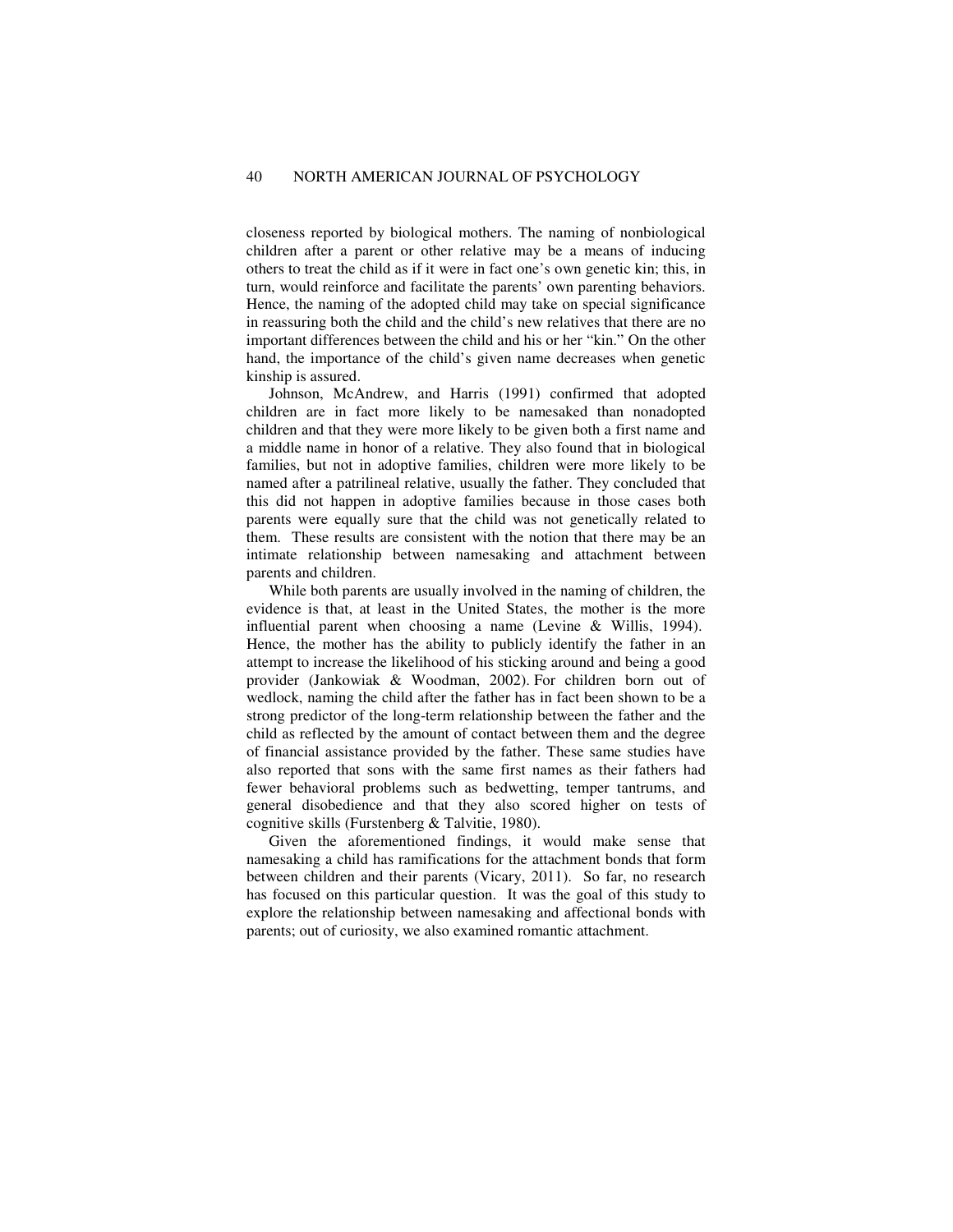# **METHOD**

# **Participants**

Two hundred and sixty adult volunteers were recruited via a snowball sampling technique through the Facebook networks of the researchers and by emailing the students and faculty of the college where the researchers are located. Forty of these individuals were eliminated from the analyses for failure to complete the survey or because they did not identify their gender in a binary fashion. This resulted in a final sample size of 220 (47 males, 173 females). The original sample consisted of 206 Caucasian, 20 Asian, ten Hispanic, two African-American, and one Native American participants. Eleven participants identified as multiracial or declined to identify their ethnicity.

#### **Materials and Procedure**

Participants accessed an online Qualtrics survey via a link provided through Facebook or email. They supplied the following demographic information: Race/ethnicity, gender, birth order, adoption status, whether they had two same-sex parents, whether or not they were namesaked, and whether a namesake was their first name, middle name, or both. They also indicated which relatives they shared names with.

The participants completed Fraley, Waller, & Brennan's (2000) *Experiences in Close relationships – Revised* (ECR-R) scale. This 36 item questionnaire consists of two scales that measure attachment on the dimensions of anxiety and avoidance. We also created two sets of questions designed to measure each person's affectional bond with his or her mother and father. All questionnaires entailed the participant agreeing or disagreeing with a series of statements on a 1 (strongly disagree) to 7 (strongly agree) Likert Scale. Items from the ECR-R included statements such as "I'm afraid I will lose my partner's love" and "I worry a lot about my relationships." Statements from the sets of questions measuring bonds with parents included items such as "I feel closer to my father/mother than I do towards my siblings" and "I consider my father/mother to be my closest friend." On all scales, a higher score indicates more of whatever is being measured (i.e., romantic anxiety, romantic avoidance, and closeness of bonds with father and mother). The internal reliability of all four of these measures was excellent: romantic anxiety scale  $\alpha$  = .939; romantic avoidance scale  $\alpha$  $= .881$ ; maternal bond scale  $\sigma = .909$ ; and paternal bond scale  $\sigma = .910$ . Other studies have established acceptable validity and reliability of the ECR-R (Sibley, Fischer, & Liu, 2005).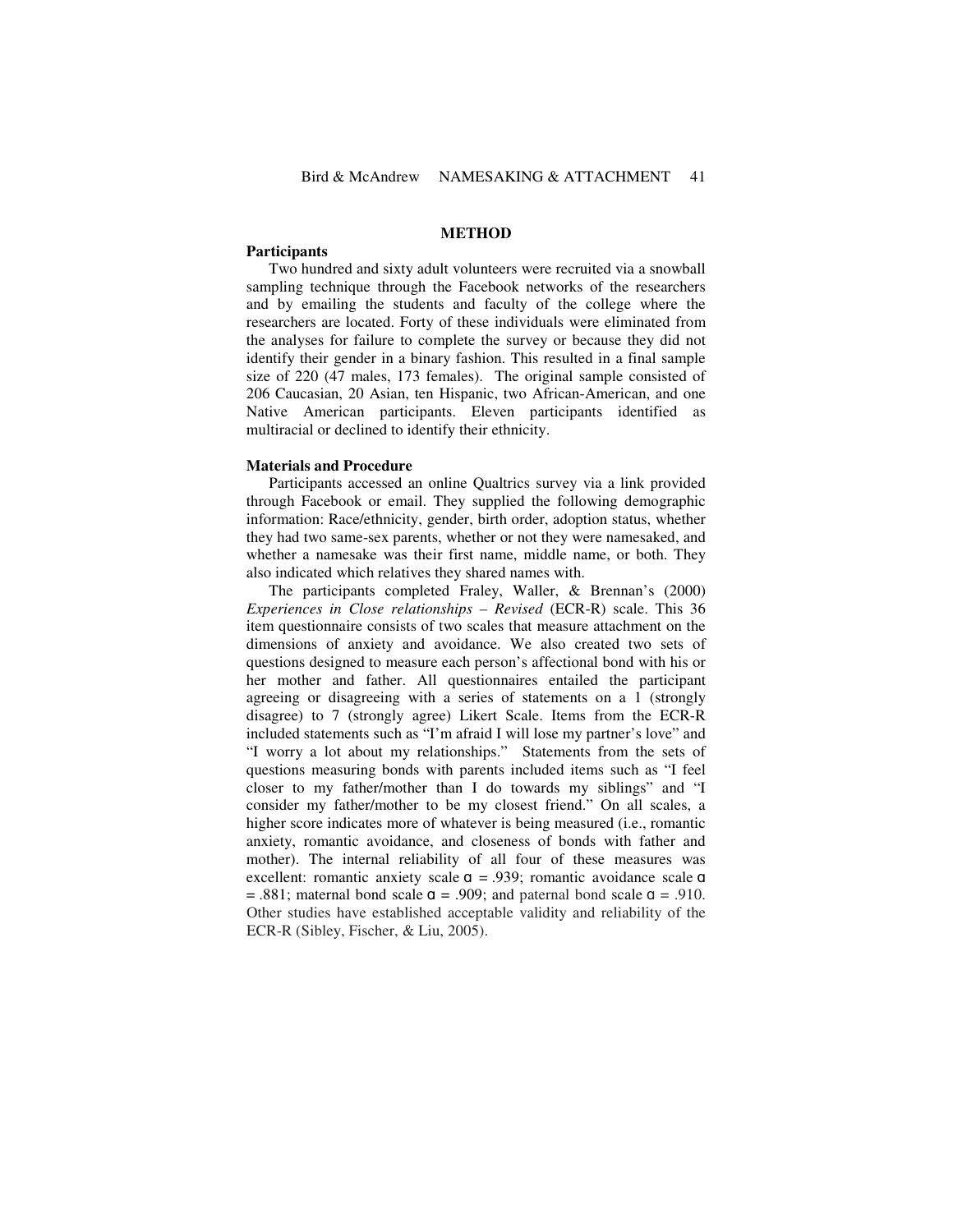# **RESULTS**

The frequency of namesaking broken down by birth order and gender can be seen in Table 1. Male children were significantly more likely to be namesaked than were female children (76.6% vs. 56.1%;  $\gamma$ 2 (1) = 6.52,  $p < 0.05$ ), but birth order was not related to namesaking for either males ( $χ$ 2 (3) = 0.97, n.s.) or females ( $χ$ 2 (3) = 0.38, n.s.). Children who *were* namesaked were most likely to receive the namesake via a middle name (males: 58.3%; females: 64.9%), and they were more likely to receive both middle and first name namesakes than first names only (males: 36.1% vs. 5.6%; females: 28.9% vs. 6.2%).

|             | Ν   | Only  | First- | Middle- | Last- | Total |
|-------------|-----|-------|--------|---------|-------|-------|
|             |     | Child | Born   | Born    | Born  |       |
| Male        | 47  |       |        |         |       |       |
| Namesaked   |     |       | 15     | 6       | 8     | 36    |
| Unique Name |     | 2     | 4      |         | 4     |       |
| Female      | 173 |       |        |         |       |       |
| Namesaked   |     | 9     | 42     | 18      | 28    | 97    |
| Unique Name |     |       | 31     | 17      | 21    | 76    |
| Total       | 220 | 25    | 92     | 42      | 61    | 220   |

TABLE 1 Raw Frequencies of Namesaking by Birth Order & Gender

 A 2 (male, female) X 2 (namesaked, not namesaked) X 4 (only child, first born, middle born, last born) ANOVA was performed on the four attachment measures. There was a significant main effect of birth order on romantic attachment avoidance scores,  $F(3, 204) = 3.725$ ,  $p = .013$ , and a *post hoc* Tukey HSD Test revealed that children without siblings reported a significantly higher romantic attachment avoidance score than first-born children  $(p. < .019)$ . The means and SDs were: Only Children  $= 3.39$  (.853), First-Borns  $= 2.77$  (.862), Middle-Borns  $= 2.84$  (.837), Last-Borns = 3.02 (.900). However, no other significant main effects or interactions appeared.

# **DISCUSSION**

We replicated the findings of others (Johnson, et al., 1991; McAndrew, et al., 2002; Rabinovich, 1994) that male children are more likely to be namesaked than female children, and also replicated the finding that middle names are the most common vehicle for providing a namesake. Although the gap between namesaked and uniquely named individuals was greatest for first-born male children (see Table 1), We failed to replicate the finding that birth order is a statistically significant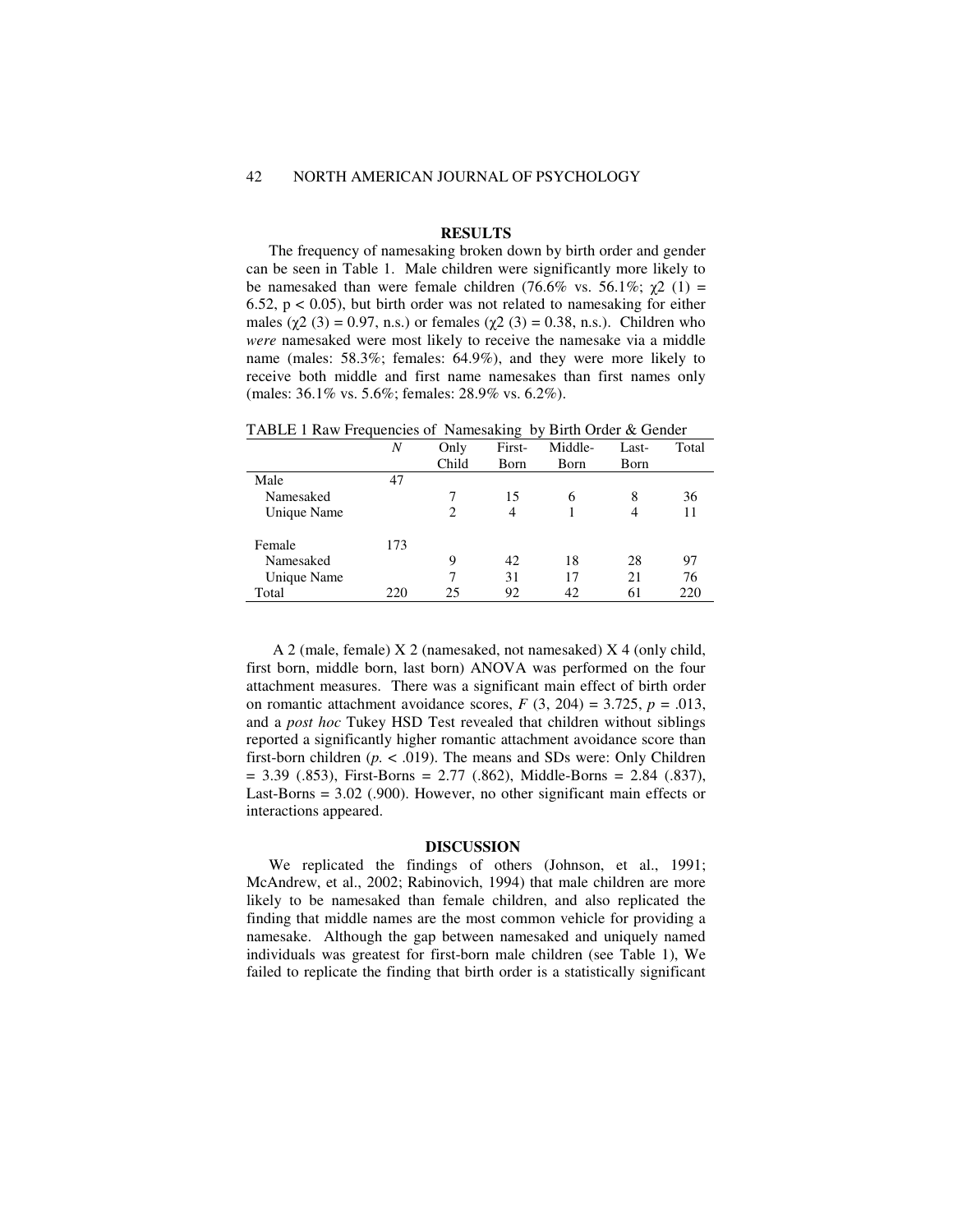factor in the namesaking of boys (McAndrew, et al., 2002), very likely due to the small  $(N = 47)$  number of male participants in our sample.

Every study has shortcomings, and this study suffers from a reliance on a relatively small and homogenous sample. In hindsight, we also wish we had collected more demographic information such as the age of each participant. Having said this, the replication of the finding that male children are most likely to be namesaked indicates the robustness of this phenomenon, and our finding that only children had higher romantic attachment avoidance scores suggests a possible role for birth order in romantic attachment that has been heretofore unexplored.

In spite of the intuitively appealing hypothesis that namesaking would be related to attachment to parents and possibly to romantic partners as well, we found no evidence that this was true. As is often the case, this study leaves us feeling more confident that we understand some of the dynamics of namesaking, such as who will be namesaked and how that will be done, but less confident that we understand much about the role played by namesaking in forging bonds between parents and their offspring.

## **REFERENCES**

- Brown, R. P., Carvallo, M., & Imura, M. (2014). Naming patterns reveal cultural values: Patronyms, matronyms, and the U.S. culture of honor. *Personality and Social Psychology Bulletin, 40*(2), pp. 250-262. DOI:10.1177/ 0146167213509840
- Fraley, R. C., Waller, N. G., & Brennan, K. A. (2000). An item-response theory analysis of self-report measures of adult attachment. *Journal of Personality and Social Psychology, 78*, 350-365. Doi: 10.1037//0022-3514.78.2.350
- Furstenberg, F. F. Jr, & Talvitie, K. G. (1980). Children's names and paternal claims: Bonds between unmarried fathers and their children. *Journal of Family Issues, 1,* 31-57.
- Jankowiak, W., & Woodman, C. (2002). Paternal investment or maternal investment? A critique of the parental investment hypothesis in an American polygamous community. In H. Holcomb (Ed.), *The evolution of minds: Psychological and philosophical perspectives* (pp. 271-292). New York: Academic Press.
- Johnson, J. L., McAndrew, F. T., & Harris, P. B. (1991). Sociobiology and the naming of adopted and natural children. *Ethology and Sociobiology, 12,* 365- 375. Doi:10.1016/0162-3095(91)90031-K
- Kirk, H. D. (1984). *Shared fate*. Washington, D.C.: Ben-Simon.
- Levine, M. B., & Willis, F. N. (1994). Public reactions to unusual names. *The Journal of Social Psychology, 134*(5), 561-568. Doi:10.1080/0224545. 1994.9922986
- McAndrew, F. T., King, J. C., & Honoroff, L. R. (2002). A sociobiological analysis of namesaking patterns in 322 American families. *Journal of Applied Social Psychology, 32*(4), 851-864. Doi:10.1111/j.1559-1816.2002. tb00245.x